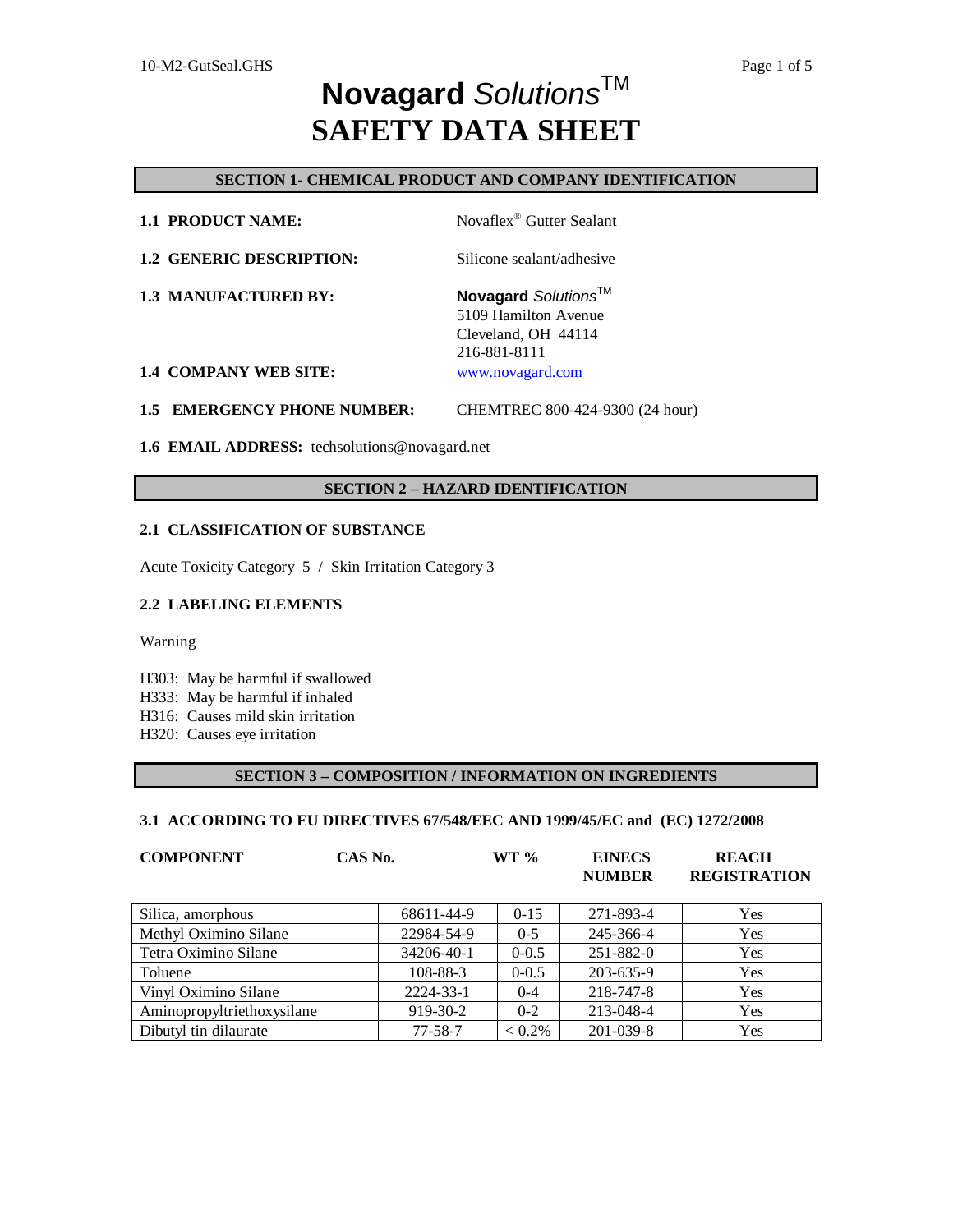## **SECTION 4 - FIRST AID MEASURES**

### **4.1 PRECAUTIONARY STATEMENTS**

- P264: Wash thoroughly after handling
- P312: Call a doctor if you fell unwell
- P332: If skin irritation occurs get medical attention
- P337: If eye irritation persists get medical attention

**Eye:** Contact with the eyes may cause temporary irritation. Flush eyes with copious amounts of water for a minimum of 15 minutes. If chronic irritation develops contact a physician.

- **Skin:** Contact with skin may cause irritation. Wash contacted areas with soap and water.
- **Oral:** If ingested do not induce vomiting. Slowly dilute with 1-2 glasses of water or milk and seek medical attention. Never give anything by mouth to an unconscious person.

### **SECTION 5 - FIRE FIGHTING MEASURES**

### **5.1 EXTINGUISHING MEDIA** Water, CO<sub>2</sub>, Dry Chemical, Foam.

**5.2 SPECIAL FIRE FIGHTING PROCEDURES** None

## **5.3 HAZARDOUS DECOMPOSITION PRODUCTS**

This product contains methylpolysiloxanes which can generate formaldehyde at approximately 300° F and above, in atmospheres which contain oxygen. Formaldehyde is a skin and respiratory sensitizer, eye and throat irritant, acute toxicant, and potential cancer hazard.

## **SECTION 6 - ACCIDENTAL RELEASE MEASURES**

Disposal of collected product, residues and cleanup materials may be governmentally regulated. Observe all applicable local, state and federal waste management regulations. Scrape up and contain for salvage or disposal. Wash all walking surfaces with detergent and water to reduce slipping hazard. Observe all personal and protection equipment recommendations described in Section 5 and 8. Local, state and federal reporting requirements may apply to spills or releases of this matter into the environment. See applicable regulatory compliance information in Section 15.

### **SECTION 7 - HANDLING AND STORAGE**

**PRECAUTIONS** Keep container closed when not in use. Avoid contact with skin and eyes.

## **SECTION 8 - EXPOSURE CONTROLS/PERSONAL PROTECTION**

## **8.1 ENGINEERING CONTROLS**

Local exhaust: Recommended General ventilation: Recommended Eyewash stations: Recommended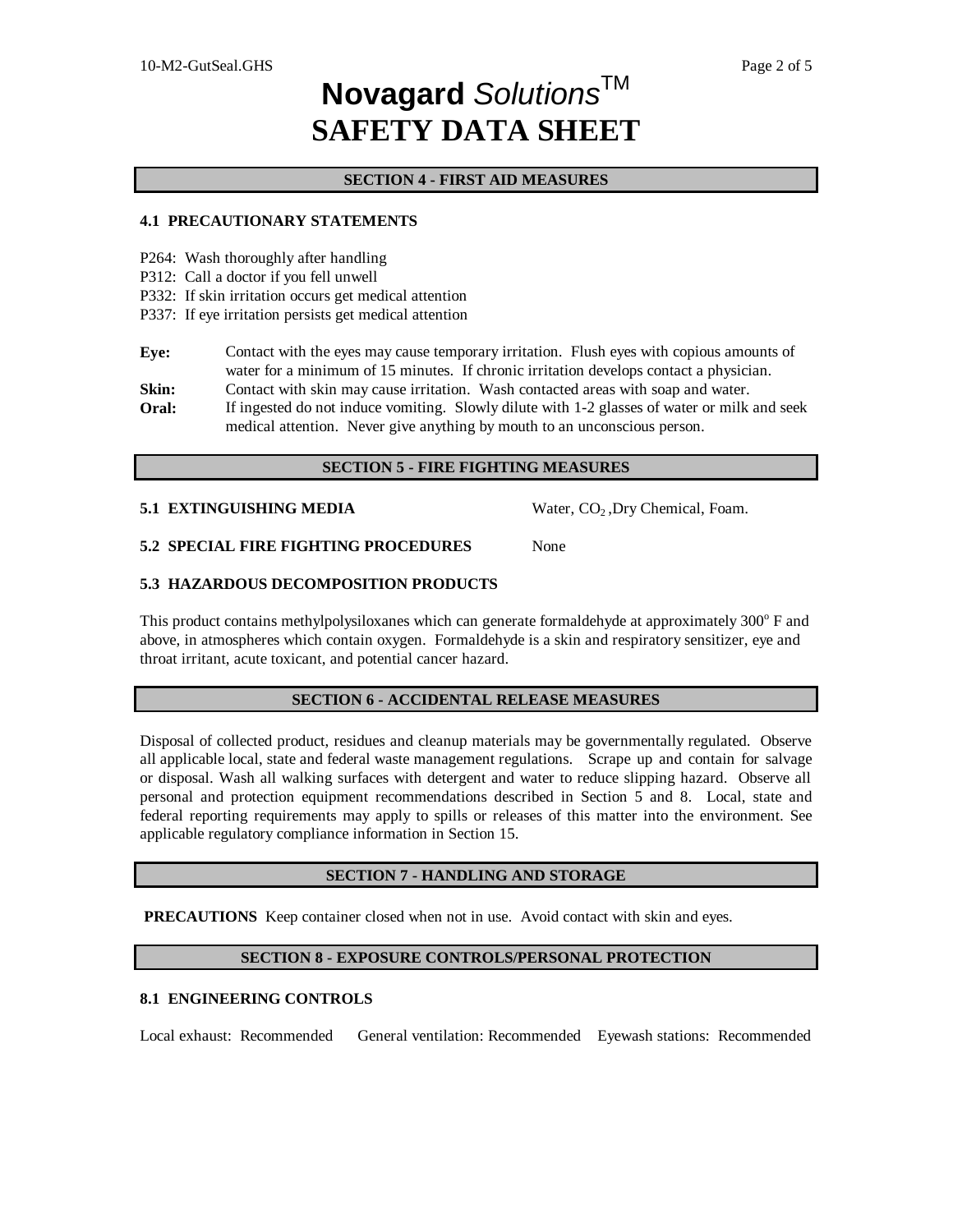## **SECTION 8 - EXPOSURE CONTROLS/PERSONAL PROTECTION (continued)**

## **8.2 PERSONAL PROTECTIVE EQUIPMENT FOR ROUTINE HANDLING**

| <b>Eye Protection:</b>  | Use proper protection - safety glasses as a minimum                                            |
|-------------------------|------------------------------------------------------------------------------------------------|
| <b>Skin Protection:</b> | Wash after any contact. Chemical protective gloves are recommended                             |
| <b>Respiratory</b>      | Not required for properly ventilated areas. If high levels of vapor or mist should accumulate, |
| <b>Protection:</b>      | use NIOSH approved respirator with organic vapor cartridge                                     |

## **8.3 MISCELLANEOUS INFORMATION**

Product evolves methyl ethyl ketoxime (MEKO) when exposed to water or humid air. Provide ventilation during use to control exposure within guidelines (see Section 2) or use respiratory protection. Product evolves alcohol when exposed to water or humid air. Provide ventilation during use to control exposure within Section 2 guidelines. Respiratory protection should be considered for exposures resulting from unusual tasks and/or use in non-ventilated areas.

## **SECTION 9 - PHYSICAL AND CHEMICAL PROPERTIES**

| <b>Flash Point:</b>               | Not Applicable      |                                               |           |
|-----------------------------------|---------------------|-----------------------------------------------|-----------|
| <b>Flammability Limits in Air</b> |                     | Upper - Not Determined Lower - Not Determined |           |
| <b>Physical form</b>              | Hazy liquid         |                                               |           |
| Odor:                             | slight sulfur smell |                                               |           |
| Specific Gravity @25?C:           | 1.00                |                                               |           |
| Boiling Point ( $@ 760$ mm Hg)    | Not applicable      |                                               |           |
| Freezing/melting point            | Not applicable      |                                               |           |
| Vapor pressure:                   | Not applicable      |                                               |           |
| <b>Evaporation rate:</b>          | Not applicable      |                                               |           |
| Volatile content:                 | Not applicable      |                                               |           |
| Odor threshold                    | Not applicable      |                                               |           |
| VOC (EPA method 24):              | $<$ 25 gm/l         | <b>Percent Volatile by volume:</b>            | $< 0.5\%$ |
| <b>Solubility in water:</b>       | $< 1.0\%$           |                                               |           |
| Solubility in organic solvent:    | Mineral spirits     |                                               |           |

## **SECTION 10 - STABILITY AND REACTIVITY**

| <b>Chemical stability:</b>             | <b>Stable</b>                                         |
|----------------------------------------|-------------------------------------------------------|
| <b>Hazardous polymerization:</b>       | Will not occur                                        |
| <b>Conditions to avoid:</b>            | None known                                            |
| <b>Materials to avoid:</b>             | None known                                            |
| <b>Conditions to avoid:</b>            | None known                                            |
| <b>Hazardous thermal decomposition</b> |                                                       |
| and combustion by-products:            | Carbon monoxide, carbon dioxide, silicon dioxide, and |
|                                        | formaldehyde                                          |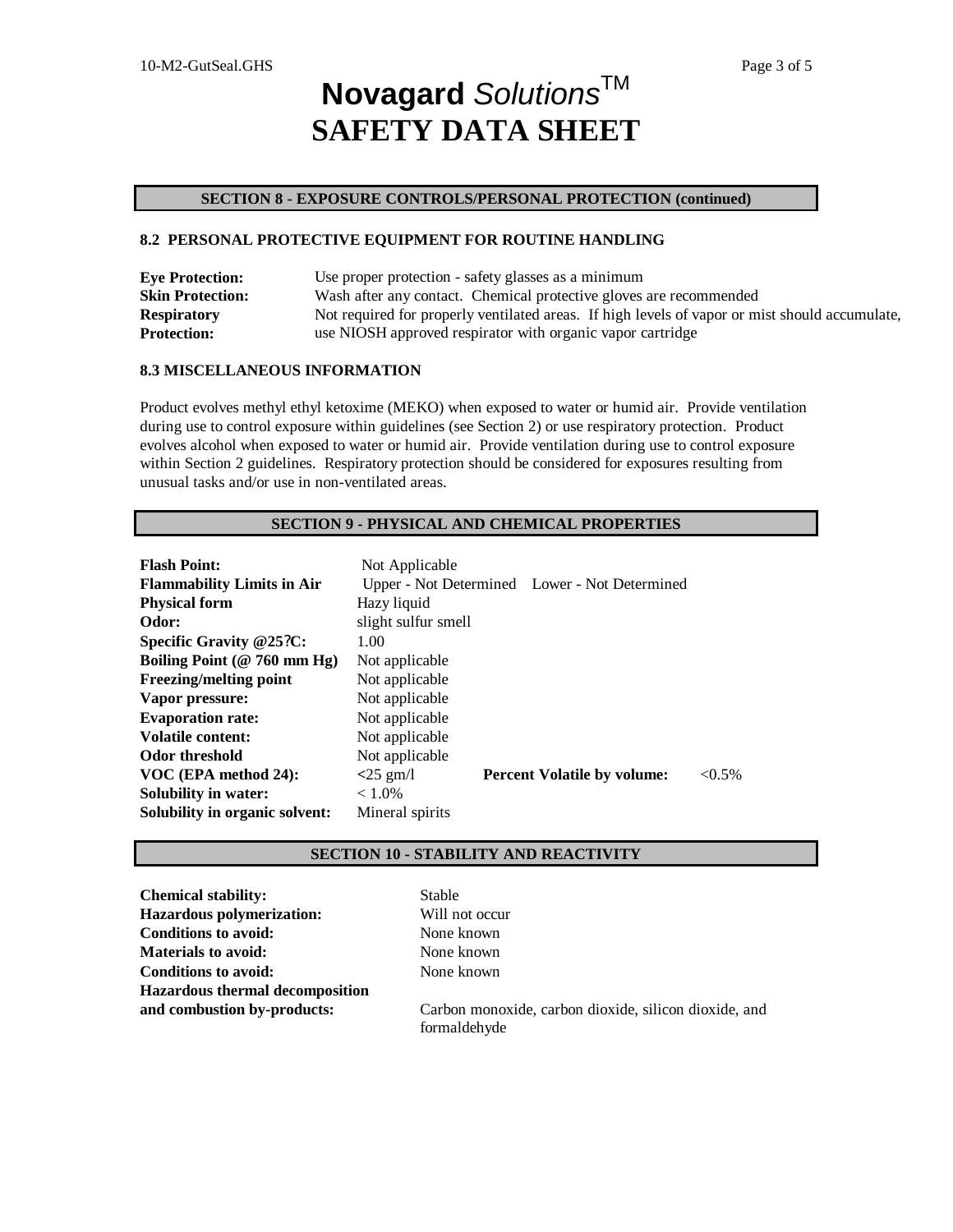## **SECTION 11 - TOXICOLOGICAL INFORMATION**

## **11.1 ACUTE TOXICITY**

Acute oral LD 50 (rat)  $>2000 \text{ mg/kg}$  (crosslinker component) Acute dermal LD50 (rabbit) Acute Inhalation LC50 (rat) 1000-1800 mg/kg (MEKO) >4.8 mg/l @ 4H time (MEKO On Contact Eye: May irritate eyes On Contact with Skin: May cause mild skin irritation On Inhalation: Not anticipated during industrial use Oral: Constant of the Constant of the Constant of the Not anticipated during industrial use

### **11.2 CRONIC TOXICITY**

| <b>Carcinogens:</b>         | This product does not contain any ingredients listed by IARC, NTP or OSHA |
|-----------------------------|---------------------------------------------------------------------------|
|                             | as chemical carcinogens.                                                  |
| Teratogens:                 | None known                                                                |
| <b>Mutagens:</b>            | None known                                                                |
| <b>Reproductive Toxins:</b> | None known                                                                |

### **SECTION 12 - ECOLOGICAL INFORMATION**

#### **12.1 ECOTOXICITY EFFECTS**

Mixture is not toxic to aquatic organisms.

### **12.2 PERSISTANCE AND DEGRADABILITY**

Solid material that is insoluble in water. The products of degradation are less toxic than the product itself.

### **12.3 BIOACCUMULATION**

No bioaccumulation data is available

### **SECTION 13 - DISPOSAL CONSIDERATIONS**

Disposal method: Disposal should be made in accordance with federal, state and local regulations.

## **SECTION 14 - TRANSPORTATION INFORMATION**

Not Regulated for domestic transport

| DOT shipping name: | None        | DOT hazard class: | None |
|--------------------|-------------|-------------------|------|
| DOT labels:        | <b>None</b> | UN/NA number:     | None |